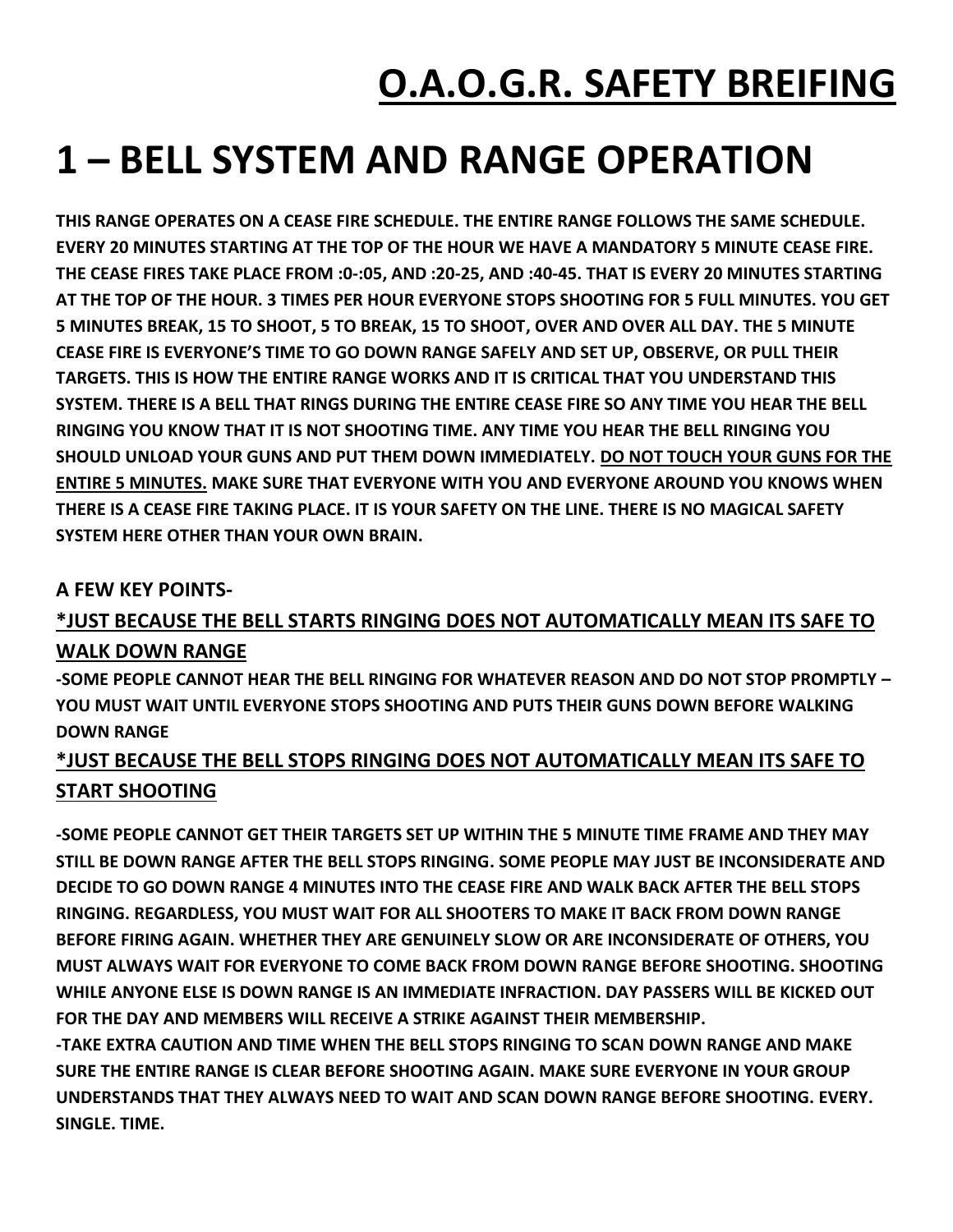# **2 – RANGE & FIREARM SAFETY BASICS**

**THERE ARE 4 SAFETY BASICS THAT, AS LONG AS YOU FOLLOW THEM, YOU WILL NEVER HAVE ANY KIND OF SAFETY INCIDENT AT ANY GUN RANGE OR SHOOTING EVENT.**

**1 – RANGE SAFETY - LOOK BOTH WAYS, LEFT AND RIGHT, DOWN RANGE BEFORE SHOOTING – EVERY – SINGLE – TIME. LIKE CROSSING THE STREET. IF YOU LOOK BOTH WAYS EVERY TIME YOU WILL NEVER, EVER, EVER GET HIT BY A CAR. SHOOTING ON A RANGE IS THE SAME. IF YOU LOOK BOTH WAYS EVERY TIME BEFORE SHOOTING YOU WILL NEVER BE INVOLVED IN ANY KIND OF SAFETY INCIDENT THAT PUTS ANYONE IN DANGER OR DOES HARM TO ANYONE. IT IS VERY SIMPLE. LOOK BOTH WAYS EVERY TIME BEFORE SHOOTING TO MAKE SURE THE DOWN RANGE IS CLEAR OF OTHER SHOOTERS. YOU CAN THEN REST ASSURED THAT YOU ARE NOT GOING TO DO HARM TO ANYONE. ALWAYS LOOK BOTH WAYS BEFORE SHOOTING, EVERY SINGLE TIME.**

**2- FIREARM SAFETY – KEEP ALL GUNS POINTED DOWN RANGE AT ALL TIMES! IF CARRYING A GUN FROM A VEHICLE TO THE FIRING LINE THE BARREL SHOULD BE POINTED AT THE GROUND. AT NO TIME SHOULD THE BARREL OF YOUR GUN EVER POINT AT ANY OTHER PERSON, WHETHER YOUR GUN IS LOADED OR UNLOADED, WHETHER ACCIDENT OR ON PURPOSE. YOU POINT IT STRAIGHT DOWN AT THE GROUND OR DOWN RANGE. THAT'S IT, NO POINTING IT LEFT, NO POINTING IT RIGHT. NO SIDEWAYS, NO DIAGONAL. IF ALL OF YOUR GUNS ARE LAID OUT THEY SHOULD ALL BE POINTED THE EXACT SAME DIRECTION, DOWN RANGE. LIKE HOW YOU SET THE TABLE – ALL YOUR SILVERWEAR POINTED STRAIGHT AHEAD. IF YOU POINT YOUR GUNS SIDEWAYS OR BACK TOWARDS YOU THEN YOU ARE ASKING FOR A DISASTER. POINT ALL GUNS STRAIGHT AHEAD DOWN RANGE AT ALL TIMES.**

**3- FIREARM SAFETY - KEEP ALL GUNS UNLOADED AT ALL TIMES UNTIL READY TO SHOOT! DO NOT LOAD THE GUN UNTIL THE MOMENT BEFORE SHOOTING. AFTER SHOOTING MAKE SURE THE GUN IS UNLOADED BEFORE SETTING IT BACK DOWN. NEVER LEAVE A LOADED GUN LAYING AROUND WHERE YOU OR OTHERS CAN PICK IT UP LOADED. ALWAYS ASSUME EVERY SINGLE GUN YOU ENCOUNTER IS LOADED AND READY TO SHOOT AND UNSAFE. THE ONLY WAY YOU KNOW A GUN IS SAFE TO HANDLE IS IF YOU CAN VISIBLY TELL IT IS INOPERABLE, UNLOADED, AND IF POSSIBLE WITH THE BREACH OPEN - BOLT OUT, SLIDE OPENED, MAGAZINE REMOVED. A LOADED GUN IS A DANGEROUS GUN AND IF YOU DON'T WANT YOUR GUNS TO BE DANGEROUS ALL THE TIME YOU NEED TO KEEP THEM UNLOADED UNTIL READY TO SHOOT. KEEP ALL GUNS UNLOADED UNTIL THE MOMENT BEFORE SHOOTING.**

**4- FIREARM SAFETY – NEVER EVER TOUCH THE TRIGGER UNTIL YOU ARE READY TO SHOOT AT YOUR TARGET. YOU SHOULD NEVER PICK UP A GUN BY THE TRIGGER. YOU SHOULD NEVER TOUCH THE TRIGGER WHILE HANDLING A GUN. YOU SHOULD NEVER EVEN TOUCH THE TRIGGER UNTIL YOU HAVE YOUR TARGET IN YOUR SIGHTS AND YOU ARE COMFORTABLE WITH PULLING THE TRIGGER. IT IS COMPLETELY UNACCEPTABLE TO EVER TOUCH THE TRIGGER AT ANY OTHER TIME THAN WHEN YOU ARE PREPARED TO SHOOT THE GUN. NEVER EVER TOUCH THE TRIGGER UNTIL YOU ARE READY TO FIRE THE GUN.**

**IF YOU GET ANY OF THESE 4 PRINCIPLES WRONG IT COULD BE THE END OF YOUR LIFE OR SOMEONE AROUND YOU. THESE ARE NOT SUGGESTIONS THESE ARE MANDATORY POLICIES."**